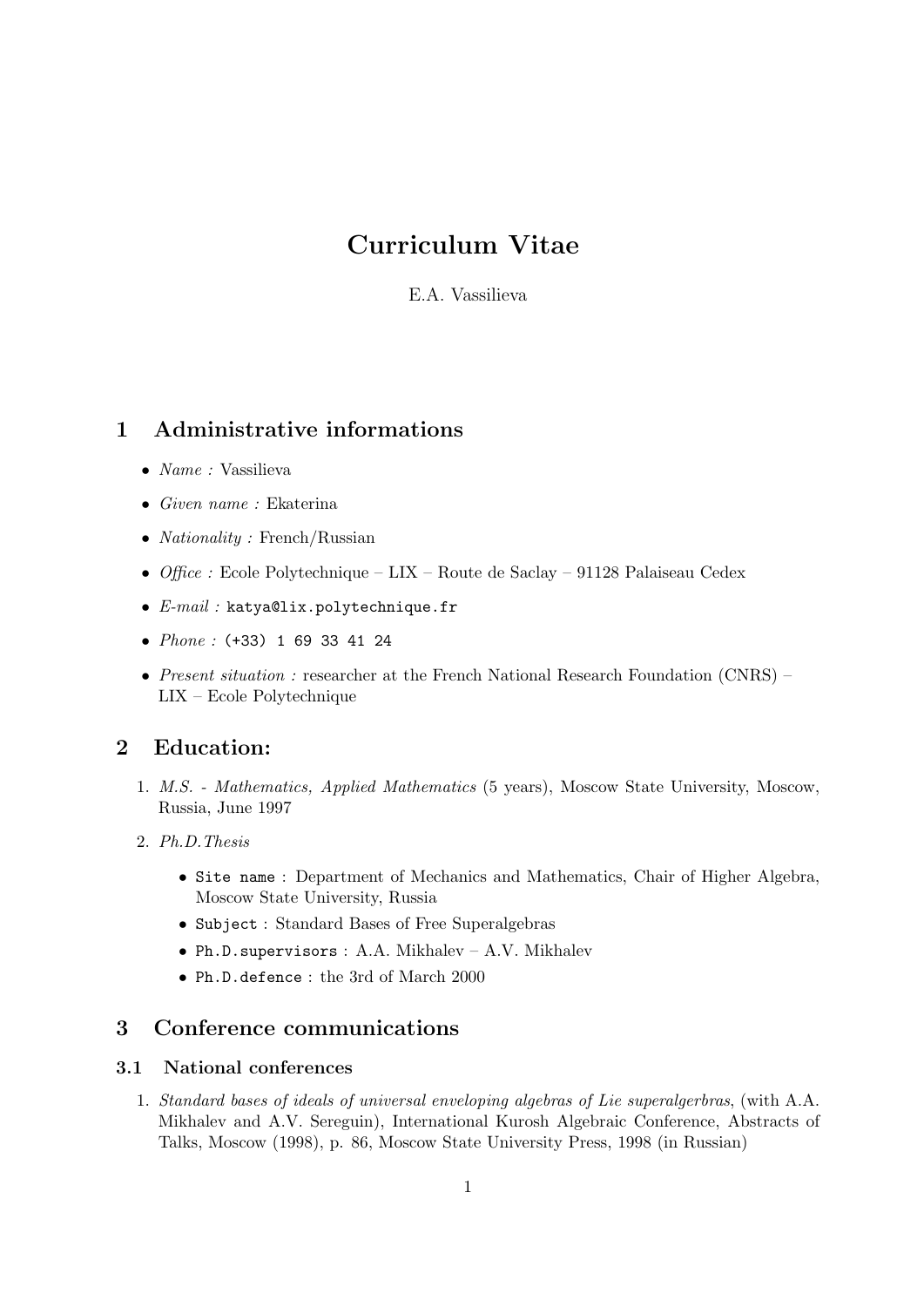- 2. Involutive approach to associative algebras, International Kurosh Algebraic Conference, Abstracts of Talks, Moscow (1998), p. 150, Moscow State University Press, 1998 (in Russian)
- 3. Properties of different involutive divisions in free associative algebras, Lyapin International Conference "Semigroups and Applications", Abstracts of Talks, Saint-Petersburg (1999), p. 11, Saint-Petersburg State University Press, 1999 (in Russian)
- 4. Involutive bases and composition techniques in colour Lie superalgebras, International Algebraic Seminar on 70 years of Department of Higher Algebra, Abstracts of Talks, Moscow (1999), p. 74, Moscow State University Press, 1999 (in Russian)
- 5. Performance analysis of PSK protocols with diversity, (with D. Krob), Services liés à la mobilité et aux réseaux mobiles de troisième génération (MS3G'01), C. Gagnon, G. Pujolle, A. Girard, S. Ub´eda, Eds., 53–58, C-213, Editions de l'INRIA, 2001
- 6. Constantes de structure et hypercartes localement orientables, Journées de combinatoire de Bordeaux, 2014

#### 3.2 International conferences

- 1. Involutive Bases of Free Algebras, International Congress of Mathematicians (ICM'98), Abstracts of Short Communications, Berlin (1998), p. 31, Documenta Mathematica, 1998
- 2. Standard bases of ideals of super commutative polynomial algebras, (with A.A. Mikhalev), in Proceedings of "Second International Tainan-Moscow Algebra Workshop", A.V. Mikhalev, E. Zelmanov, Y. Fond, Eds., Hong Kong, 108–126, Springer Verlag, 1999
- 3. On the center of the quantum plactic algebra, (with J.C. Novelli), Formal Power Series and Algebraic Combinatorics (FPSAC'00), 709–718, Springer Verlag, 2000
- 4. Performance Analysis of Modulation Protocols: a Combinatorial Approach, (with D. Krob), Discrete Models – Combinatorics, Computation and Geometry (DM-CCG'01), R. Cori, M. Morvan, Eds., Discrete Mathematics and Theoretical Computer Science, Conference Edition, 203–214, 2001
- 5. A bijection for Unicellular Partitioned Bicolored Maps, (with G. Schaeffer), Formal Power Series and Algebraic Combinatorics (FPSAC'06),San Diego, USA, 326 – 336, 2006
- 6. Partitioned Cacti: A Bijective Approach to the Cycle Factorization Problem, (with G. Schaeffer), Formal Power Series and Algebraic Combinatorics (FPSAC'08), Valparaiso, Chile, 2008
- 7. A Combinatorial Way of Counting Unicellular Maps and Constellations,(with G. Schaeffer), International Algebraic Conference on Occasion of 100th Anniversary of Professor A.G. Kurosh, Moscow, Russia, 2008
- 8. Bijective Enumeration of Bicolored Maps of Given Vertex Degree Distribution, (with A. Morales), Formal Power Series and Algebraic Combinatorics (FPSAC'09), Hagenberg, Austria, 2009
- 9. Linear coefficients of Kerov's polynomials: bijective proof and refinement of Zagier's result, (avec V. Féray), Formal Power Series and Algebraic Combinatorics (FPSAC'10), San Francisco, USA, 2010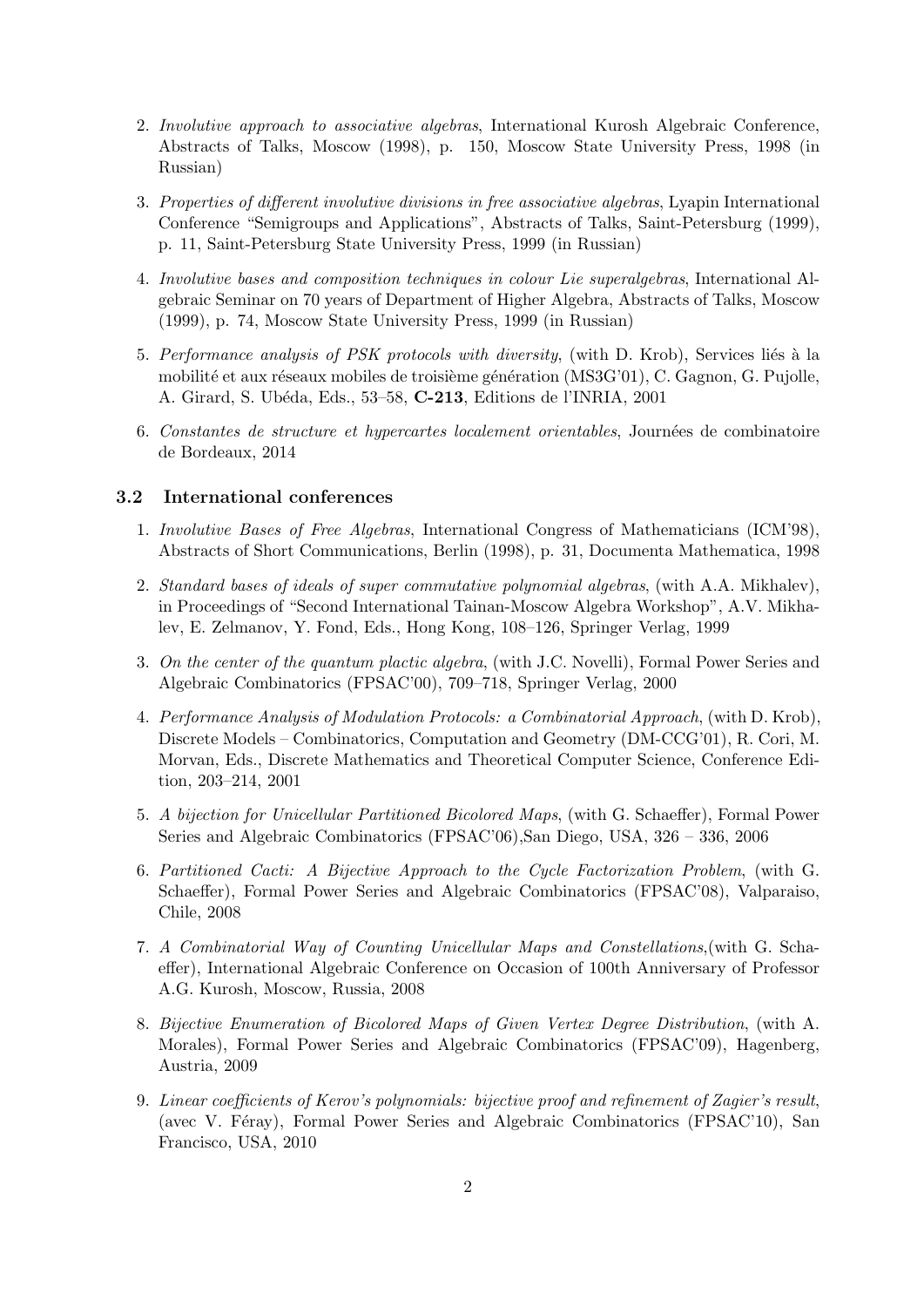- 10. Bijective evaluation of the connection coefficients of the double coset algebra, (avec A. Morales), Formal Power Series and Algebraic Combinatorics (FPSAC'11), Reykjavik, Iceland, 2011
- 11. Explicit monomial expansions of the generating series for connection coefficients, Formal Power Series and Algebraic Combinatorics (FPSAC'12), Nagoya, Japan, 2012
- 12. Long cycle factorizations : bijective computation in the general case, Formal Power Series and Algebraic Combinatorics (FPSAC'13), Paris, France, 2013
- 13. On Jack's connection coefficients and their computation, XII International Conference Algebra and Number Theory: Modern Problems and Applications, Tula, Russia, 2014

#### 4 Publications in journals

- 1. Free left symmetric algebras, (avec A.A. Mikhalev), Fundamental and Applied Mathematics, 2, 611–613, 1996 (in Russian)
- 2. Involutive bases of free algebras, Fundemental and Applied Mathematics, (5), 4, 993–1002, 1999 (in Russian)
- 3. Endomorphisms of free supercommutative algebras, Uspekhi Mat. Nauk, (55), 1, 139–141, 2000 (in Russian); translation in Russian Math. Surveys 55 (2000), no. 1, 190–191
- 4. Zassenhauss Lie idempotents, q-bracketing and a new q-exponential/logarithm correspondance, (with G. Duchamp et D. Krob), J. of Algebraic Combinatorics, 12, 251–277, 2000
- 5. Performance evaluation of demodulation with diversity A combinatorial approach I: Symmetric function theoretical methods, (with J.L. Dornstetter, D. Krob, J.Y. Thibon), Discrete Mathematics and Theoretical Computer Science, 5(1), 191 – 204, 2002
- 6. Performance evaluation of demodulation with diversity  $-A$  combinatorial approach II: *Bijective methods*, (with D. Krob), Discrete Applied Mathematics,  $145(3)$ ,  $403 - 421$ , 2005
- 7. Using Geometrical Properties for Fast Indexation of Gaussian Vector Quantizers, (with D. Krob, J. M. Steyaert), EURASIP Journal on Applied Signal Processing (EURASIP JASP),Volume 2007 (2007), Article ID 63192, 11 pages
- 8. A Bijective Proof of Jackson's Formula for the Number of Factorizations of a Cycle, (with G. Schaeffer), J. Comb. Theory, Ser. A 115(6): 903-924, 2008
- 9. Learning Pattern Recognition Through Quasi-Synchronization of Phase Oscillators., (with G. Pinto, J. Acacio de Barros et P. Suppes ), IEEE transactions on Neural Networks, ISSN: 1045-9227, volume 22-1, pp 84 - 95 , 2011
- 10. Bijective Enumeration of Some Colored Permutations Given by the Product of Two Long Cycles, (with V. Féray), Discrete Mathematics, ISSN:  $0012-365X$ , Volume 312, Issue 2, pp 279-292, 2012
- 11. Bijective Enumeration of 3-Factorizations of an N-Cycle, Annals of Combinatorics Volume 16, Issue 2, pp 367-387, 2012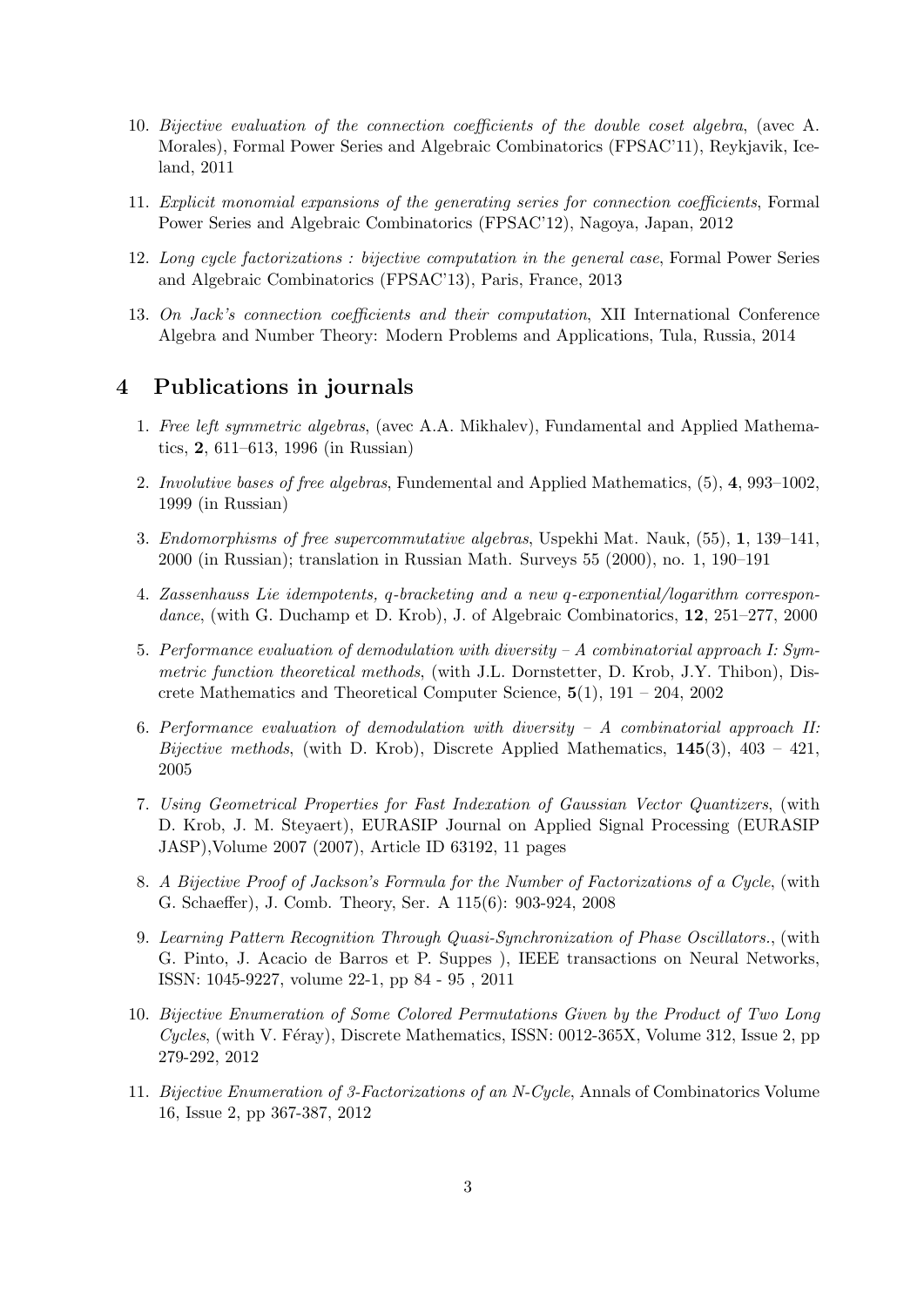- 12. Direct bijective computation of the generating series for 2 and 3-connection coefficients of the symmetric group (with A. Morals), Electronic Journal of Combinatorics, Volume 20, Issue 2, p6,
- 13. On Jack's connection coefficients and their computation, Chebyshevsky sbornik, Volume 15, Issue 1, pp 6576, 2014
- 14. Polynomial properties of Jack connection coefficients and generalization of a result by Denes, Journal of Algebraic Combinatorics, to appear.

#### 5 Teaching experience

#### 5.1 Tutorials

- 1. Linear Algebra, Tutorial (36 h.), 1st and 2nd year of university, Moscow State University, 1998/1999 and 1999/2000
- 2. Mobile Networks, Tutorial  $(12 \text{ h.})$ , 4th year of the university cycle, Pôle Universitaire Léonard de Vinci, 2000/2001
- 3. Mobile Networks, Tutorial (12 h.), Third cycle, Pôle Universitaire Léonard de Vinci, 2000/2001
- 4. Algorithmics and langage C, Tutorial (24 h.), Licence of Bio-Informatics, Université Paris 7, 2001/2002
- 5. Informatics and modelisation, Tutorial (24 h.), 3rd year, Institut Universitaire Professionalisé (IUP) d'Informatique, Université Paris 7, 2001/2002
- 6. Computation theory and complexity, Tutorial  $(24 \text{ h.})$ , Maîtrise d'Informatique, Université Paris 7, 2001/2002
- 7. Mathematics for Informatics, Tutorial (24 h.), Licence d'Informatique, Université Paris 7, 2001/2002

#### 5.2 Programming tutorials

- 1. Programming in Java, Tutorial (20 h.), 1st year, Ecole Polytechnique, 2001/2002
- 2. Programming in Java, Tutorial (20 h.), 1st year, Ecole Polytechnique, 2002/2003
- 3. Scilab, Tutorial (8 h.), 1st year, Ecole Polytechnique, 2002/2003

### 6 Postdocs

- 1. NATO grant April-December 2000 Université Paris 7 LIAFA (Laboratoire d'Informatique Algorithmique : Fondements et Applications) – Subject : Combinatorial Methods in Mobile Communications
- 2. Grant of Ecole Polytechnique January-December 2001 Ecole Polytechnique LIX (Laboratoire d'Informatique de l'Ecole Polytechnique) – Subject : Algorithmical and Combinatorial Problems in Mobile Telecommunications